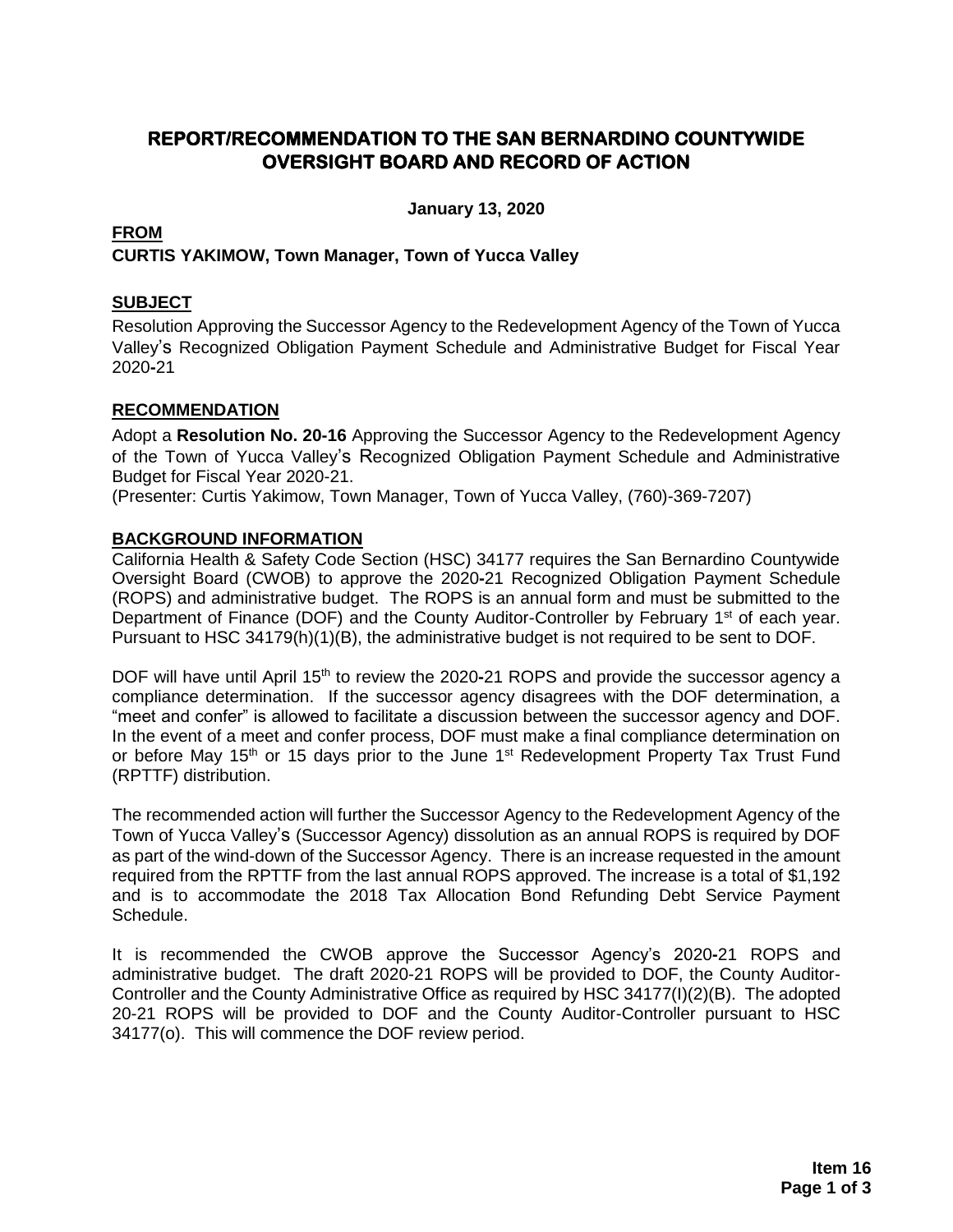**Resolution Approving the Successor Agency to the Redevelopment Agency of the Town of Yucca Valley's Recognized Obligation Payment Schedule and Administrative Budget for Fiscal Year 2020-21 January 13, 2020**

#### **ATTACHMENTS**

Attachment A – Resolution Attachment B – ROPS for Fiscal Year 20-21 Attachment C – Administrative budget for Fiscal Year 2020-21

#### **REVIEW BY OTHERS**

This item has been reviewed by Community Development and Housing Agency on December 17, 2019 and San Bernardino Countywide Oversight Board Legal Counsel on December 26, 2019.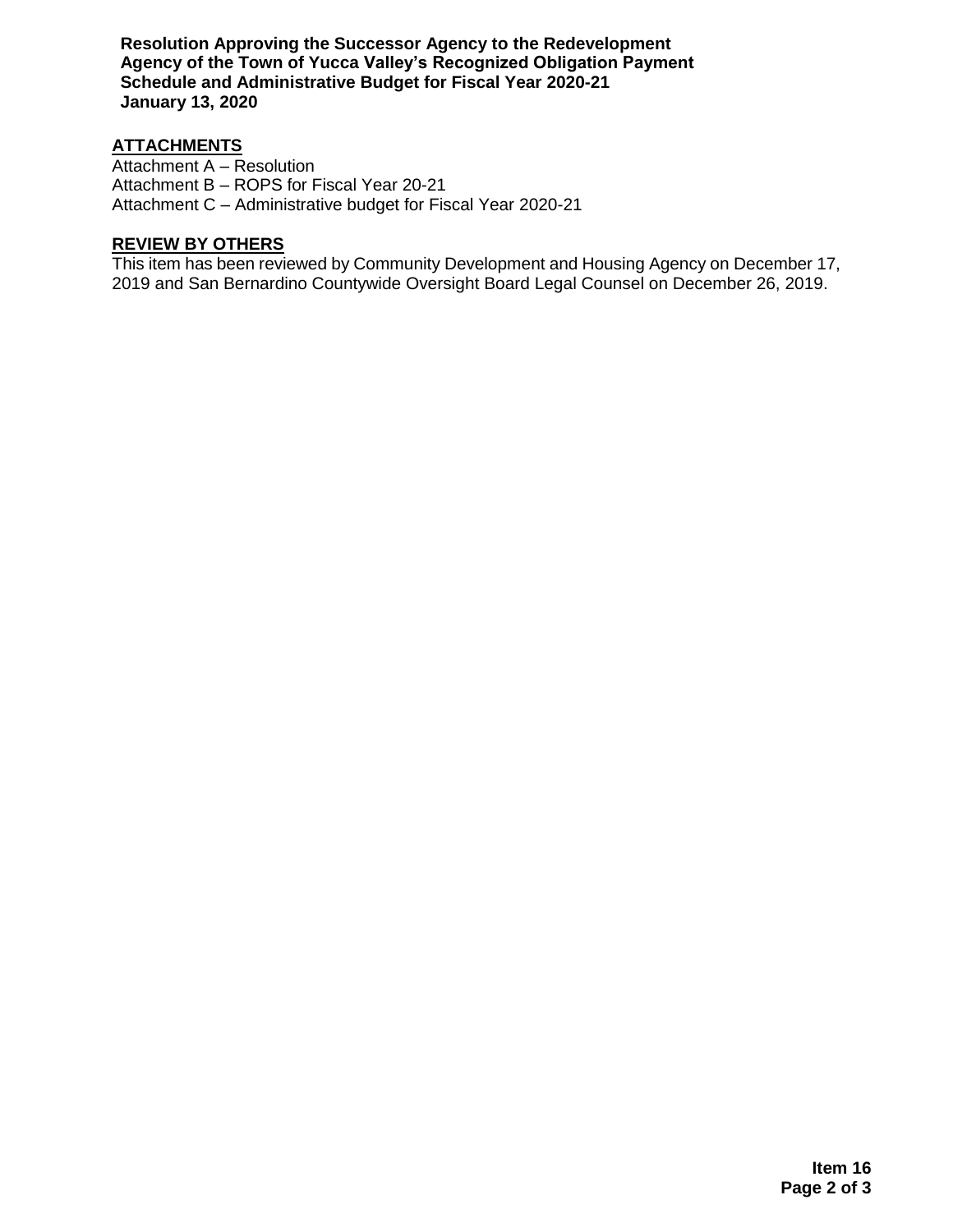**Resolution Approving the Successor Agency to the Redevelopment Agency of the Town of Yucca Valley's Recognized Obligation Payment Schedule and Administrative Budget for Fiscal Year 2020-21 January 13, 2020**

Record of Action of the San Bernardino Countywide Oversight Board

#### **APPROVED**

Moved: Acquanetta Warren Seconded: Kenneth Miller Ayes: Richard DeNava, Kenneth Miller, Cindy Saks, Lawrence Strong, Acquanetta Warren, David Wert Absent: Mario Vasquez

Lynna Monell, SECRETARY

BY Jynna Monell

DATED: January 13, 2020



- cc: File- San Bernardino Countywide Oversight Board
- la 01/16/2020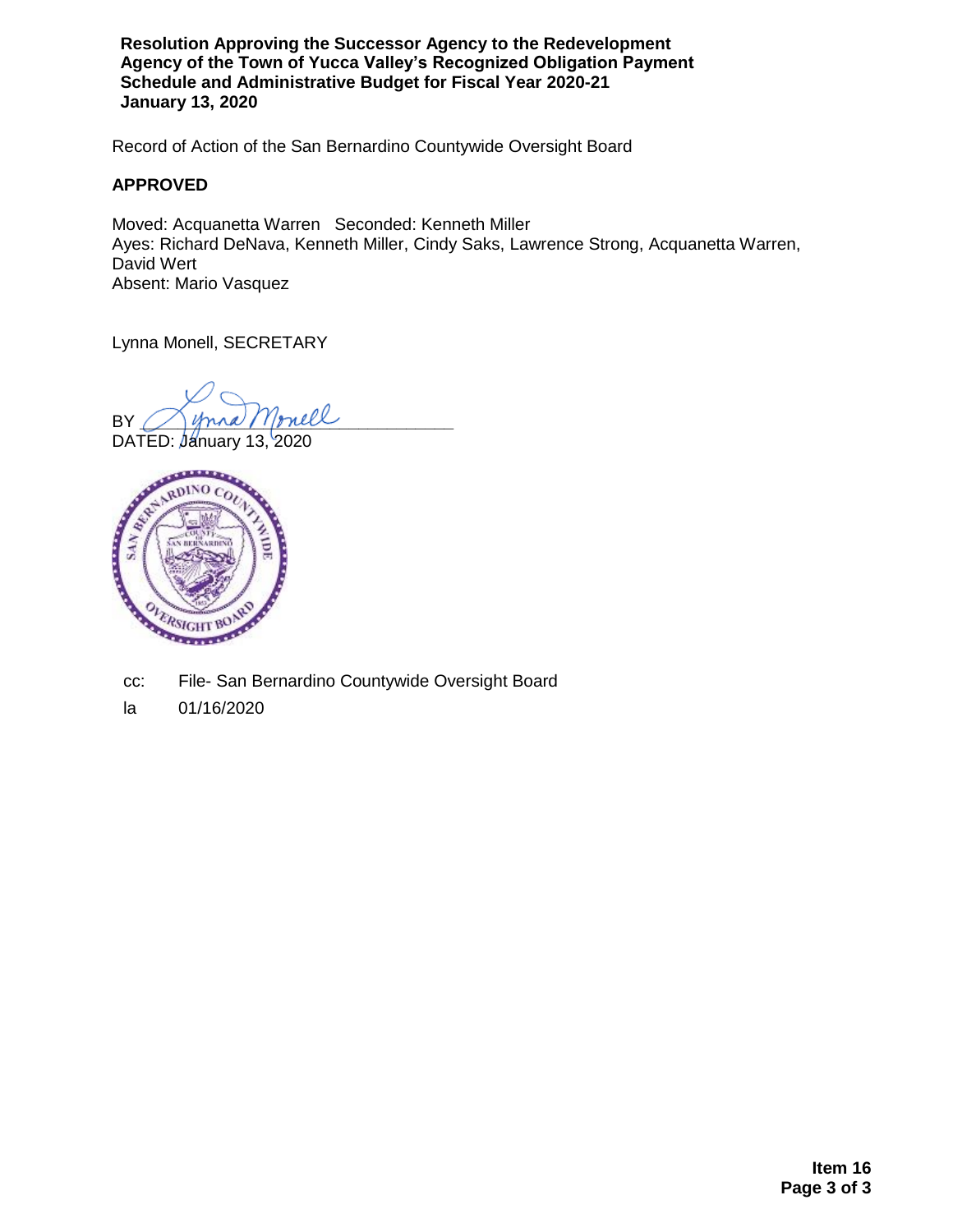#### **RESOLUTION NO. 2020-16**

#### RESOLUTION OF THE SAN BERNARDINO COUNTYWIDE OVERSIGHT BOARD ADOPTING THE SUCCESSOR AGENCY TO THE REDEVELOPMENT AGENCY OF TOWN OF YUCCA VALLEY'S **RECOGNIZED OBLIGATION PAYMENT SCHEDULE AND ADMINISTRATIVE BUDGET FOR FISCAL YEAR 2020-21**

On 13th, January, 2020 on motion of San Bernardino Countywide Oversight Board Member Warren, duly seconded by San Bernardino Countywide Oversight Board Member Miller and carried, the following resolution is adopted by the San Bernardino Countywide Oversight Board. State of California

WHEREAS, California Health and Safety Code Section (HSC) 34179(e) requires all action items of the San Bernardino Countywide Oversight Board be accomplished by resolution; and

WHEREAS, HSC 34177 requires the San Bernardino Countywide Oversight Board to approve the Recognized Obligation Payment Schedule (ROPS) and administrative budget; and

WHEREAS, pursuant to HSC 34177(o), the deadline for submitting the ROPS for Fiscal Year 2019-20 to the Department of Finance is February 1, 2020.

NOW, THEREFORE, the San Bernardino Countywide Oversight Board hereby resolves, determines and orders as follows:

Section 1. The foregoing recitals are true and correct.

Section 2. The Successor Agency to the Redevelopment Agency of Town of Yucca Valley's ROPS and administrative budget for Fiscal Year 2020-21 in the form presented, together with such changes thereto as may be approved by the San Bernardino Countywide Oversight Board, are hereby approved.

Section 3. This resolution shall take effect from and after the date of its passage and adoption.

PASSED AND ADOPTED by the San Bernardino Countywide Oversight Board, State of California, by the following vote:

- AYES: **OVERSIGHT BOARD MEMBER: Richard DeNava, Kenneth Miller,** Cindy Saks, Lawrence Strong, Acquanetta Warren, David Wert
- NOES: **OVERSIGHT BOARD MEMBER: None**
- ABSENT: **OVERSIGHT BOARD MEMBER: Mario Vasquez**

\* \* \* \* \*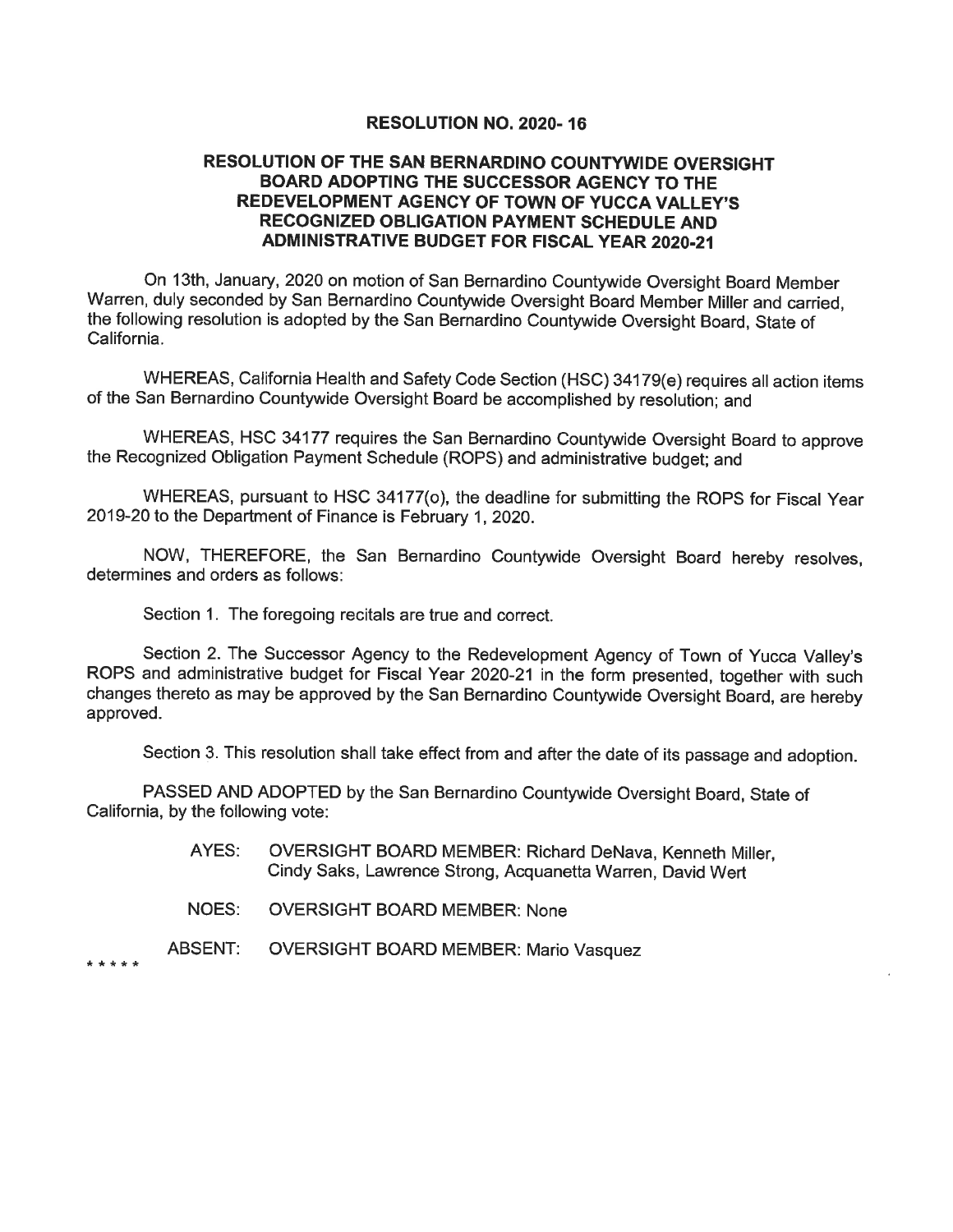#### **STATE OF CALIFORNIA**

SS.

 $\mathcal{Y}$  $\mathcal{E}$ 

#### COUNTY OF SAN BERNARDINO  $\lambda$

I, LYNNA MONELL, Secretary to the San Bernardino Countywide Oversight Board, State of California, hereby certify the foregoing to be a full, true and correct copy of the record of the action taken by the Countywide Oversight Board, by vote of the members present, as the same appears in the Official Minutes of said Board at its meeting of January 13, 2020. #16LA

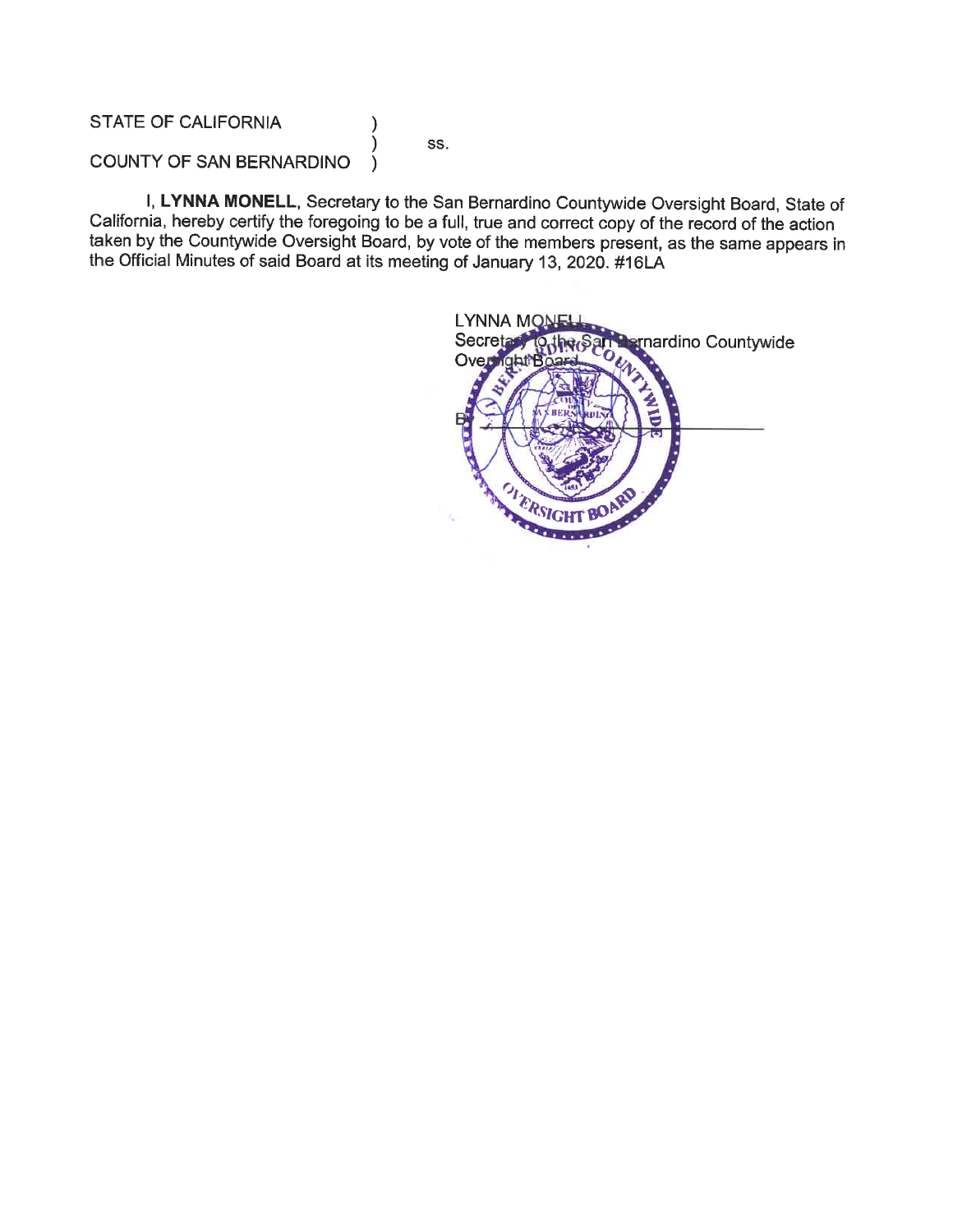#### Recognized Obligation Payment Schedule (ROPS 20-21 - Summary Filed for the July 1, 2020 through June 30, 2021 Period

| County: | <b>Successor Agency:</b><br><b>Yucca Valley</b><br>San Bernardino                 |  |                                   |                    |
|---------|-----------------------------------------------------------------------------------|--|-----------------------------------|--------------------|
|         | <b>Current Period Requested Funding for Enforceable Obligations (ROPS Detail)</b> |  | 20-21A Total<br>(July - December) | 20-21E<br>(January |
| A       | Enforceable Obligations Funded as Follows (B+C+D):                                |  |                                   | $-5$               |
| B       | <b>Bond Proceeds</b>                                                              |  |                                   |                    |
| C       | Reserve Balance                                                                   |  |                                   |                    |
| D       | <b>Other Funds</b>                                                                |  |                                   |                    |
| Е       | Redevelopment Property Tax Trust Fund (RPTTF) (F+G):                              |  | 418,511 \$                        |                    |
| F       | <b>RPTTF</b>                                                                      |  | 293,511                           |                    |
| G       | <b>Administrative RPTTF</b>                                                       |  | 125,000                           |                    |
| Н       | <b>Current Period Enforceable Obligations (A+E):</b>                              |  | 418,511                           | -S                 |

Certification of Oversight Board Chairman:<br>Pursuant to Section 34177 (o) of the Health and Safety code, I hereby certify that the above is a true and accurate Recognized Obligation Payment Schedule for the above named successor agency.

Moniconan Title Name  $01 - 13 - 2030$ Date Signature

## **B** Total

| y - June) | ROPS 20-21 Total |
|-----------|------------------|
|           | \$               |
|           |                  |
|           |                  |
|           |                  |
| 415,903   | \$<br>834,414    |
| 290,903   | 584,414          |
| 125,000   | 250,000          |
| 415,903   | \$<br>834,414    |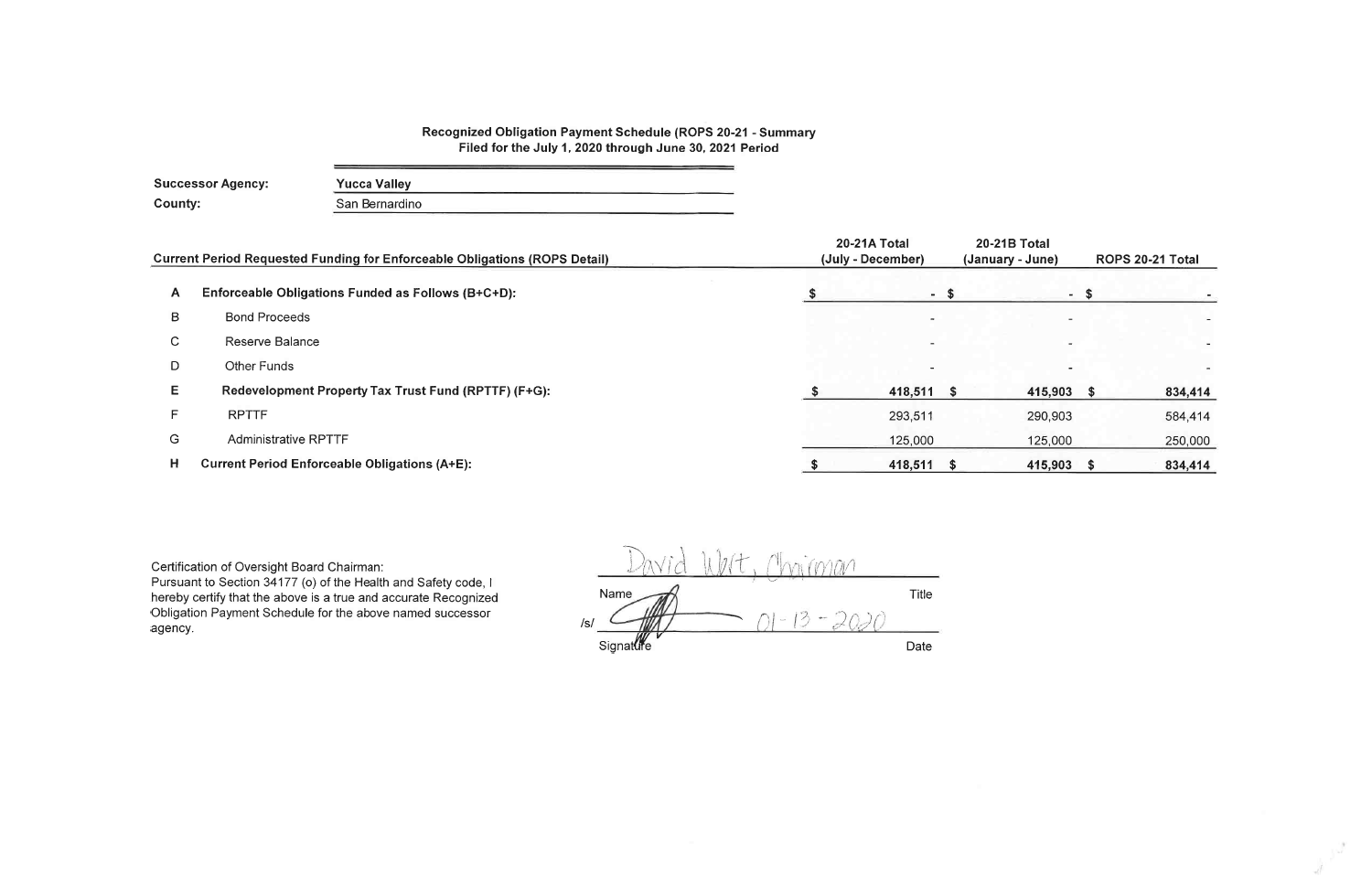|          |                                          |                                         |                       |                                                                  |                                                |                                                                    |              | Yucca Valley Recognized Obligation Payment Schedule (ROPS 20-21) - ROPS Detail |         |                                    |                                 |                          |         |             |                    |                                               |                         |            |             |                      |
|----------|------------------------------------------|-----------------------------------------|-----------------------|------------------------------------------------------------------|------------------------------------------------|--------------------------------------------------------------------|--------------|--------------------------------------------------------------------------------|---------|------------------------------------|---------------------------------|--------------------------|---------|-------------|--------------------|-----------------------------------------------|-------------------------|------------|-------------|----------------------|
|          |                                          |                                         |                       |                                                                  |                                                |                                                                    |              |                                                                                |         | July 1, 2020 through June 30, 2021 |                                 |                          |         |             |                    |                                               |                         |            |             |                      |
|          |                                          |                                         |                       |                                                                  |                                                |                                                                    |              |                                                                                |         | (Report Amounts in Whole Dollars)  |                                 |                          |         |             |                    |                                               |                         |            |             |                      |
|          |                                          |                                         |                       |                                                                  |                                                |                                                                    |              |                                                                                |         |                                    |                                 |                          |         |             |                    |                                               |                         |            |             | w                    |
|          |                                          |                                         |                       |                                                                  |                                                |                                                                    |              |                                                                                |         |                                    |                                 | 20-21A (July - December) |         |             |                    |                                               | 20-21B (January - June) |            |             |                      |
|          |                                          |                                         |                       |                                                                  |                                                |                                                                    |              |                                                                                |         |                                    |                                 | <b>Fund Sources</b>      |         |             |                    |                                               | <b>Fund Sources</b>     |            |             |                      |
| Item $#$ | Project Name/Debt Obligation             | Obligation Type                         | <b>Execution Date</b> | Contract/Agreement Contract/Agreement<br><b>Termination Date</b> | Payee                                          | Description/Project Scope                                          | Project Area | Total Outstanding<br>Debt or Obligation                                        | Retired | <b>ROPS 20-21</b><br>Total         | Bond Proceeds   Reserve Balance | Other Funds              | RPTTF   | Admin RPTTF | 20-21A<br>Total    | Bond Proceeds   Reserve Balance   Other Funds |                         | RPTTF      | Admin RPTTF | 20-21 Total          |
|          |                                          |                                         |                       |                                                                  |                                                |                                                                    |              | 10,513,565                                                                     |         | \$834,414                          |                                 |                          | 293,511 | 125,000     | $$418,511$ $$$     |                                               |                         | 290,903 \$ |             | 125,000   \$ 415,903 |
|          | 1 2008 Tax Allocation Bonds              | Bonds Issued On or Before 6/1/2008      |                       | 6/30/2038                                                        | Bank of New York                               | Debt Service                                                       | ∩ne          |                                                                                |         |                                    |                                 |                          |         |             |                    |                                               |                         |            |             |                      |
|          | 3 Successor Agency Administration        | Admin Costs                             | 7/1/2016              |                                                                  | Town of Yucca Valley                           | Personnel and other administrative                                 | <b>One</b>   |                                                                                |         | \$250,000                          |                                 |                          |         |             | 125,000 \$ 125,000 |                                               |                         |            | 125,000     | \$ 125,000           |
|          | 15 SERAF Repayment                       | SERAF/ERAF                              | 6/30/2010             | 6/30/2017                                                        | Town of Yucca Valley<br>Successor Housing Fund | Repayment of SERAF payable not<br>paid due to prior ROPS shortfall | One          |                                                                                |         |                                    |                                 |                          |         |             |                    |                                               |                         |            |             |                      |
|          | 21 2008 Tax Allocation Bonds             | Fees                                    | 6/1/2008              | 6/30/2038                                                        | Bank of New York                               | Annual Bond Admin Fees                                             | l One        |                                                                                | $\vee$  |                                    |                                 |                          |         |             |                    |                                               |                         |            |             |                      |
|          | 22 2008 Tax Allocation Bonds             | Fees                                    | 6/1/2008              | 6/30/2038                                                        | Willdan Financial Services                     | Annual Continuing Disclosure Prep                                  | One          |                                                                                |         |                                    |                                 |                          |         |             |                    |                                               |                         |            |             | 0 S                  |
|          | 29 2018 Tax Allocation Bond<br>Refunding | Refunding Bonds Issued<br>After 6/27/12 | 12/1/2018             | 6/30/2038                                                        | Bank of New York                               | Debt Service                                                       | One          | 10,513,565                                                                     |         | \$584,414                          |                                 |                          | 293,511 |             | \$293,51           |                                               |                         | 290,903    |             | \$ 290,903           |
|          |                                          |                                         |                       |                                                                  |                                                |                                                                    |              |                                                                                |         |                                    |                                 |                          |         |             |                    |                                               |                         |            |             |                      |

 $\langle \mathbf{A} \rangle$ 

 $\omega^{\pm}$  .

 $\label{eq:2.1} \mathcal{L}(\mathcal{L}(\mathcal{L})) = \mathcal{L}(\mathcal{L}(\mathcal{L})) = \mathcal{L}(\mathcal{L}(\mathcal{L})) = \mathcal{L}(\mathcal{L}(\mathcal{L}))$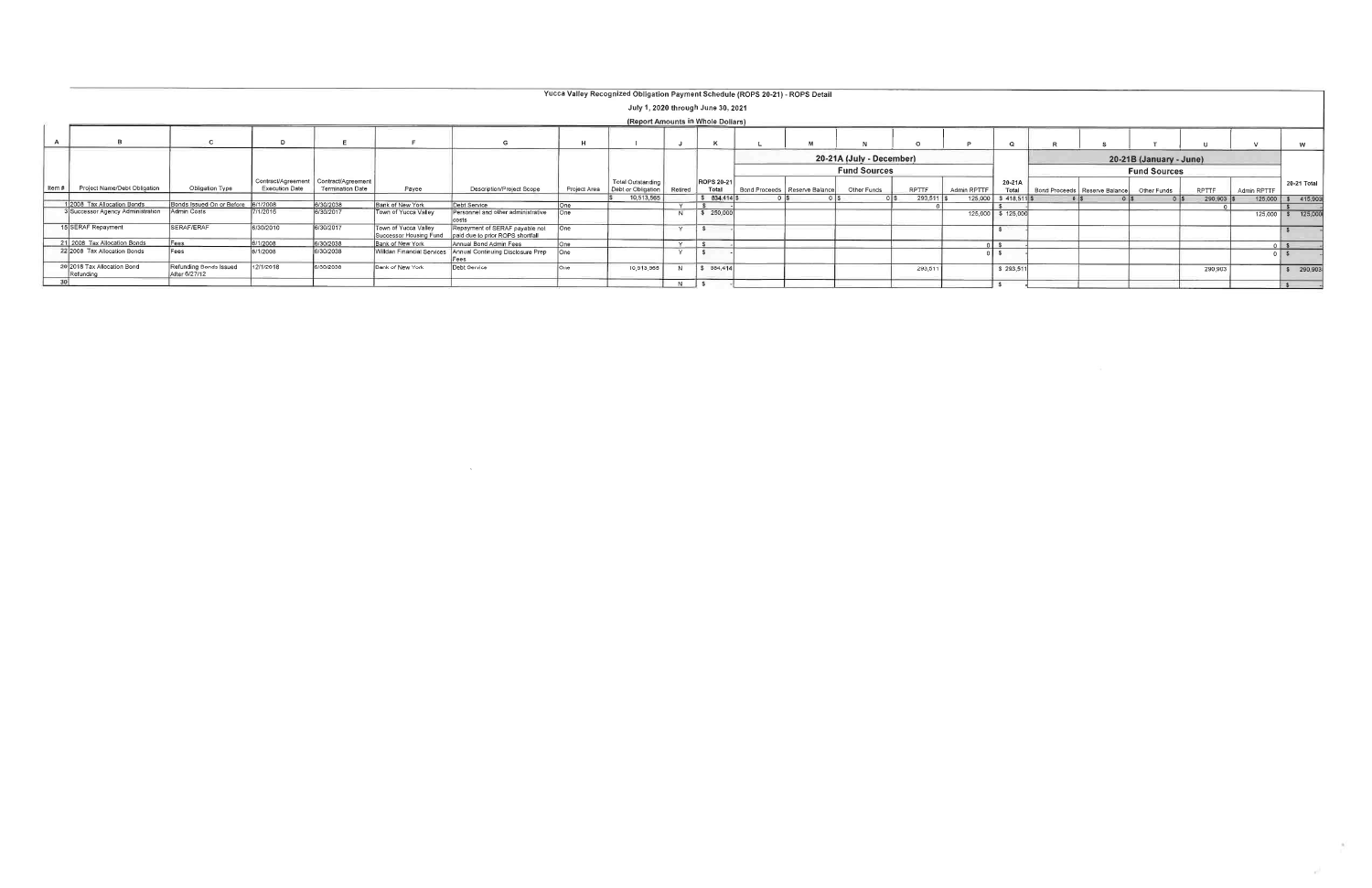# Yucca Valley Recognized Obligation Payment Schedule (ROPS 20-21) - Report of Cash Balances<br>July 1, 2017 through June 30, 2018<br>(Report Amounts in Whole Dollars)

|   | Pursuant to Health and Safety Code section 34177 (I), Redevelopment Property Tax Trust Fund (RPTTF) may be listed as a source of payment on the ROPS, b<br>source is available or when payment from property tax revenues is required by an enforceable obligation.  For tips on how to complete the Report of Cash Balar |                                       |                                      |                                                                                     |                                    |                           |  |
|---|---------------------------------------------------------------------------------------------------------------------------------------------------------------------------------------------------------------------------------------------------------------------------------------------------------------------------|---------------------------------------|--------------------------------------|-------------------------------------------------------------------------------------|------------------------------------|---------------------------|--|
| A | $\, {\bf B}$                                                                                                                                                                                                                                                                                                              | $\mathbf c$                           | D                                    | Е,                                                                                  | F                                  | G                         |  |
|   |                                                                                                                                                                                                                                                                                                                           |                                       |                                      | <b>Fund Sources</b>                                                                 |                                    |                           |  |
|   |                                                                                                                                                                                                                                                                                                                           |                                       | <b>Bond Proceeds</b>                 | <b>Reserve Balance</b>                                                              | <b>Other Funds</b>                 | <b>RPTTF</b>              |  |
|   | ROPS 17-18 Cash Balances<br>$(07/01/16 - 06/30/18)$                                                                                                                                                                                                                                                                       | Bonds issued on or<br>before 12/31/10 | Bonds issued on or<br>after 01/01/11 | Prior ROPS RPTTF<br>and Reserve<br><b>Balances retained</b><br>for future period(s) | Rent,<br>Grants,<br>Interest, etc. | Non-Admin<br>and<br>Admin |  |
|   |                                                                                                                                                                                                                                                                                                                           |                                       |                                      |                                                                                     |                                    |                           |  |
|   | 1 Beginning Available Cash Balance (Actual 07/01/17)<br>RPTTF amount should exclude "A" period distribution amount                                                                                                                                                                                                        |                                       |                                      |                                                                                     |                                    |                           |  |
|   |                                                                                                                                                                                                                                                                                                                           |                                       | 3.151.088                            |                                                                                     |                                    | (6,635)                   |  |
|   | 2 Revenue/Income (Actual 06/30/18)<br>RPTTF amount should tie to the ROPS 17-18 total distribution from the<br>County Auditor-Controller                                                                                                                                                                                  |                                       |                                      |                                                                                     |                                    |                           |  |
|   | 3 Expenditures for ROPS 17-18 Enforceable<br>Obligations (Actual 06/30/18)                                                                                                                                                                                                                                                |                                       |                                      |                                                                                     |                                    | 1,133,006                 |  |
|   |                                                                                                                                                                                                                                                                                                                           |                                       | 2,407,885                            |                                                                                     |                                    | 1,132,917                 |  |
| 4 | Retention of Available Cash Balance (Actual 06/30/18)<br>RPTTF amount retained should only include the amounts distributed as<br>reserve for future period(s)                                                                                                                                                             |                                       |                                      |                                                                                     |                                    |                           |  |
|   | 5   ROPS 17-18 RPTTF Prior Period Adjustment<br>RPTTF amount should tie to the Agency's ROPS 17-18 PPA form<br>submitted to the CAC                                                                                                                                                                                       |                                       | No entry required                    |                                                                                     |                                    | 89                        |  |
| 6 | Ending Actual Available Cash Balance (06/30/18)<br>C to F = $(1 + 2 - 3 - 4)$ , G = $(1 + 2 - 3 - 4 - 5)$                                                                                                                                                                                                                 |                                       |                                      |                                                                                     |                                    |                           |  |
|   |                                                                                                                                                                                                                                                                                                                           | S<br>$\mathbf 0$                      | $743,203$ \$<br>I\$                  | $0$   $\frac{2}{3}$                                                                 | 0 <sup>15</sup>                    | (6,635)                   |  |

| , but only to the extent no other funding |
|-------------------------------------------|
| ances Form, see Cash Balance Tips Sheet.  |
| H                                         |
|                                           |
|                                           |
|                                           |
|                                           |
|                                           |
| <b>Comments</b>                           |
|                                           |
|                                           |
|                                           |
|                                           |
|                                           |
|                                           |
|                                           |
|                                           |
|                                           |
|                                           |
|                                           |
|                                           |
|                                           |
|                                           |
|                                           |
|                                           |
|                                           |
|                                           |
|                                           |
|                                           |
|                                           |

 $\sim 10^{-1}$